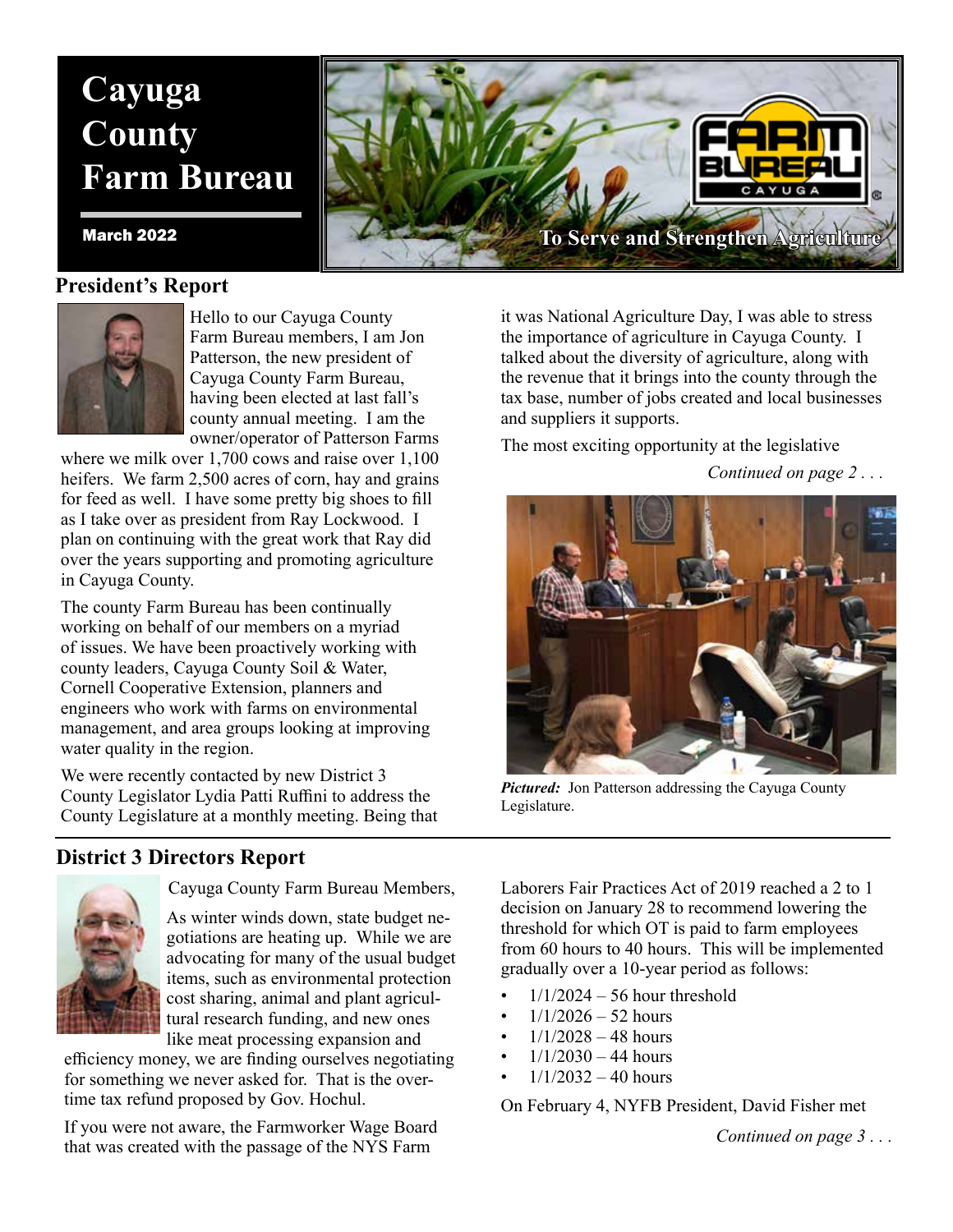#### **President's Report** *(cont'd)*

meeting that was offered to us was that we were asked to submit a proposal that would provide economic support to farmers in Cayuga County. Our proposal, asking for approximately \$2.5 million of money received from the American Rescue Plan Act (ARPA), would potentially fund three projects: The first project would be for upgrades to the sewer system at the Cayuga County Industrial Park. Currently, the sewer system does not meet the needs of the type of agricultural industry that has moved into the park and is limiting growth of current businesses. The second project would provide funding to the Cayuga County Soil & Water Conservation District to develop whole farm environmental plans for farms in Cayuga County that currently don't have one. Our third proposed project would provide funding to the Cayuga County Soil & Water Conservation District to implement Best Management Practices on farms based on these whole farm plans. This third project

would be a proactive step to support local agriculture while also building on water quality protection that looks to help the diverse farm community we have in Cayuga County.

As the Cayuga County legislature mulls our proposal, I'm excited about the future of farming in the county. I look forward to having more interactions and discussions as we find the solutions that will help maintain a viable agricultural industry in New York.

#### **Jon Patterson, President**

#### **Tractor Safety Certification Classes**

The 4-H Youth Development Program of Cornell Cooperative Extension in Cayuga County will be conducting Tractor Safety Certification classes for youth between the ages of 14 and 16. Classes begin Monday, April 18, 2022. **Must be pre-registered to attend**. Contact Erin Humphrey at 315.255.1183, ext. 2872 or email: emw54@cornell.edu.

# **2022 Legislative Priorities**

Below are the New York Farm Bureau 2022 Legislative Priorities. These priorities are a culmination of the grassroots efforts which began last fall at county annual meetings and culminated at the State Annual Meeting held in December. These priorities reflect the collective interest of our members and rural communities and will determine the focus of our advocacy discussion and action for the year ahead.

- Double the Agricultural Workforce Retention Tax **Credit**
- Establish a refundable investment tax credit for agriculture.
- Support critical funding for current agricultural animal health (such as the Avian Disease Program), promotion, research, and environmental programs in the final FY 22/23 state budget, including a \$500 million Environmental Protection Fund.
- Support legislation that adjusts New York's unemployment insurance employer contribution rate, which would allow New York to replenish the UI trust fund without overburdening businesses with high UI tax bills as they recover from the pandemic.
- Support legislation allowing direct to consumer shipping for all New York-produced farm beverages, including beer, cider, and distillates.
- Support farmers in their efforts to adapt to and mitigate climate change through funding of critical programs in the Environmental Protection Fund and legislative programs that support on-farm renewable energy.
- Support the development of solar energy that balances private property rights and current and future land needs of agriculture in the state. Whenever possible, prime soils and actively farmed lands should be avoided in favor of previously disturbed or fallow lands and rooftop development for distributed generation. Power should be generated more closely to where it is going to be used.
- Support investment in new meat, vegetable, fruit and seafood processing facilities in New York.
- Oppose legislation that prohibits the use of agricultural pesticides.
- Oppose Extended Producer Responsibility legislation that doesn't require consumer responsibility of packaging they receive.
- Ensure a common-sense resolution to DEC's water withdrawal regulatory actions for farms.
- Pursue legislation that would require utilities to maintain a minimum height of 20 feet for power lines and 18 feet for other lines over farm fields upon request of landowner or farmer who is leasing the land.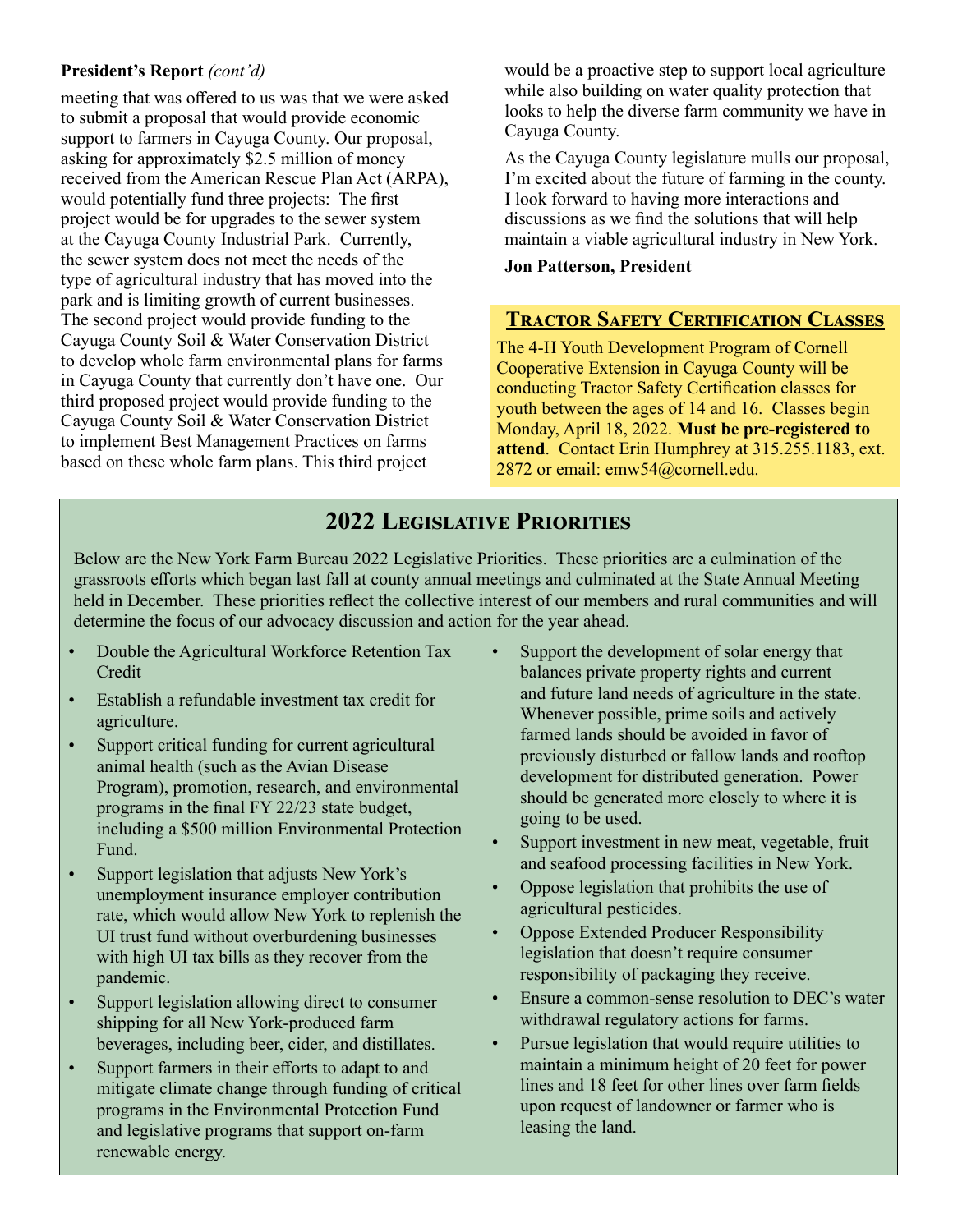## **Agricultural Literacy Week March 21-25, 2022**



For the past 17 years, volunteers throughout the state have helped to celebrate New York agriculture by reading a book with an agricultural theme to elementary school students.

This year's featured book, *Farmer Will Allen and the Growing Table,* written by Jacqueline Briggs Martin with art by Eric Shabazz Larkin,

focuses on farmer Will Allen who is no ordinary farmer. A former basketball star, he's as tall as his truck, and can hold a cabbage, or a basketball, in one hand. Farmer Will sees what others can't, the opportunities for growing food whether you have 100 acres or a rooftop and shares the journey from soil to table with those around. This book will take students on an explorative journey learning about community gardens and inspire them to build communities through food, even if they only have a pot on their porch to cultivate. Hands-on activities related to the book are also offered to extend learning. Books are then donated to the school or classroom library. Cayuga County Farm Bureau is pleased to be able to purchase the books this year for use and donation to our local schools. Last year 2,300 books were donated while 75,000 elementary students participated in a related learning activity throughout New York State.

## **Spring Tree Seedling and Groundcover Sale**

The Cayuga County Soil and Water Conservation District will be holding its 51st Annual Spring Tree Seedling and Groundcover Sale. As in the past, the District is offering a variety of New York grown conifers, hardwoods,



shrubs, and groundcovers. These seedlings, transplants and other plants are a very low-cost way to prevent erosion, improve water quality in our lakes and streams, to promote wildlife in your area, as well as create noise and visual buffers, and both snow and wind breaks. The Conservation District will be taking orders through **Tuesday, May 3, 2022**. Pickup date will be Friday, May 13, 2022. Supplies are limited, so order early for the best selection.

To obtain an order form, call the Cayuga County Soil and Water Conservation District at 315-252-4171, ext. 4, or email them at:  $caryugaswd@cayugaswed.org$ . The office is open Mon- Fri from 7:30 a.m. - 4 p.m. Order forms and online ordering are also available on their website: http://www.cayugaswcd.org

# **District 3 Directors Report** *(cont'd)*

with Gov. Hochul to discuss this issue. She stated that she was committed to the "path to 40" but also committed to support the farmers. Our surprise was that she wants to issue a tax refund paid to farm employers for any overtime paid up to 60 hours. For example, if the threshold is 52 hours and a farm employee works 64 hours, NYS will pay for the OT above the regular hourly rate for 8 hours (the difference between 60 and 52), but not for the 4 hours above 60. This sounds somewhat complicated and expensive to the state.

Do we want to support this kind of policy? Typically no, unless the only alternative is the path to a 40 hour threshold with no tax refund. There are other questions and requests to address which we are working on.

- 1. It must be permanent in the state budget we must have certainty now and into the future in terms of funding or the wage board decisions cannot stand.
- 2. The tax credit must be fully funded including the "multipliers" of payroll such as FICA, Workers' Comp, and Unemployment Insurance.
- 3. There must be a way to expedite the refund so it addresses immediate needs. We are asking for quarterly refunds instead of waiting until the following year.

At the writing of this letter, the Senate and Assembly budgets are different and have varied language addressing parts of the three aforementioned items. Likely, these matters will be decided around the time you receive this newsletter. If Gov. Hochul is not satisfied with the budget outcome regarding the farmworker OT, it is possible she may not sign the wage board decision and we will have to strategize to decide the next steps.

Thank you to all members who have participated in the extensive fundraising, lobbying and social media efforts to minimize the damage of this law and wage board decision.

Sincerely,

#### **Kim Skellie, District Director**